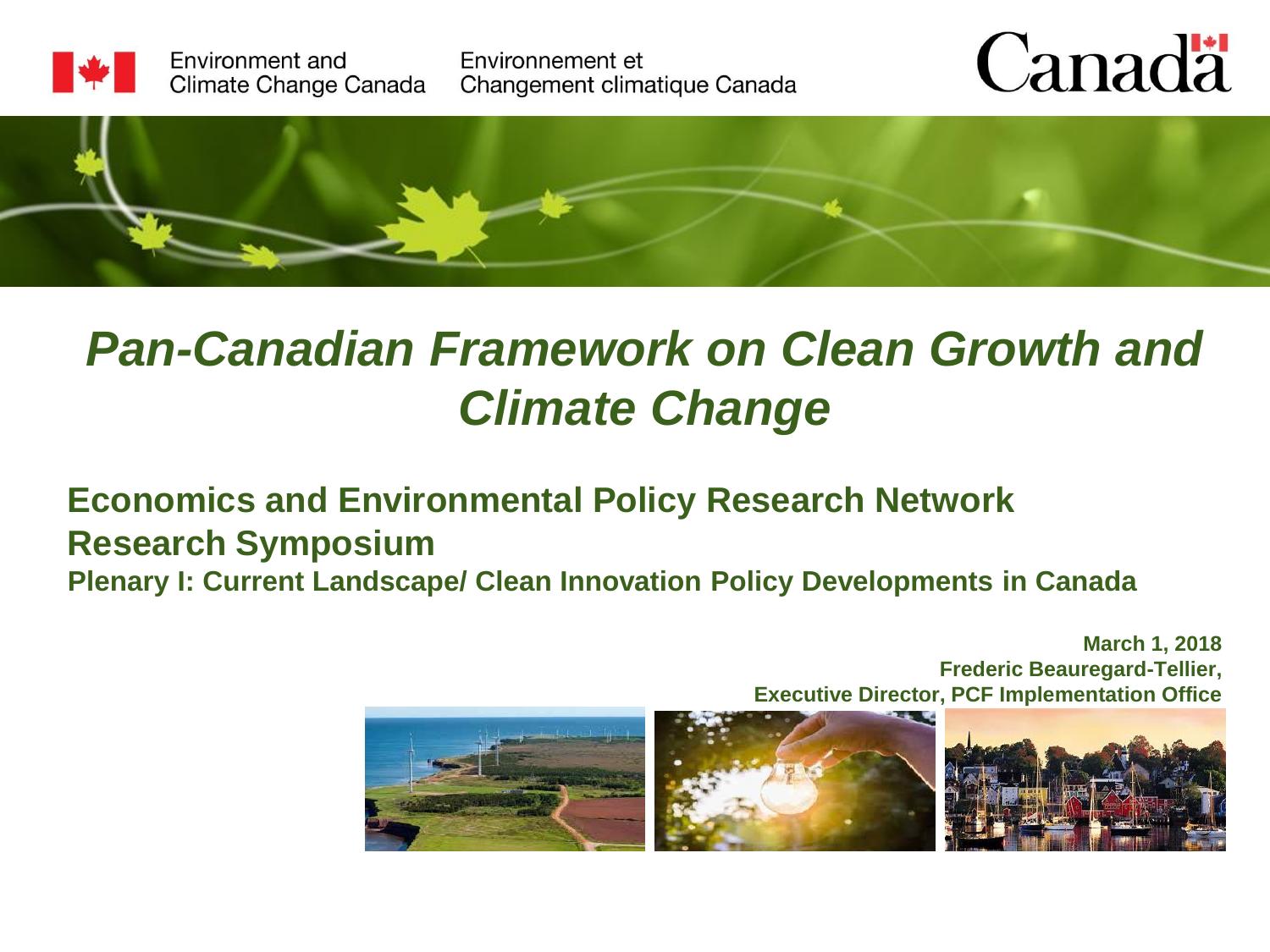## **Four Pillars of Pan-Canadian Framework**

**ADOPTED** DECEMBER 9, 2016

**PAN-CANADIAN FRAMEWORK** 





**Complementary mitigation actions across all sectors**



### on Clean Growth and Climate Change

Canada's Plan to Address Climate Change and Grow the Economy



**Adaptation and climate resilience**



**Clean technology, innovation & jobs** 



Environment and Climate Change Canada

Environnement et Changement climatique Canada

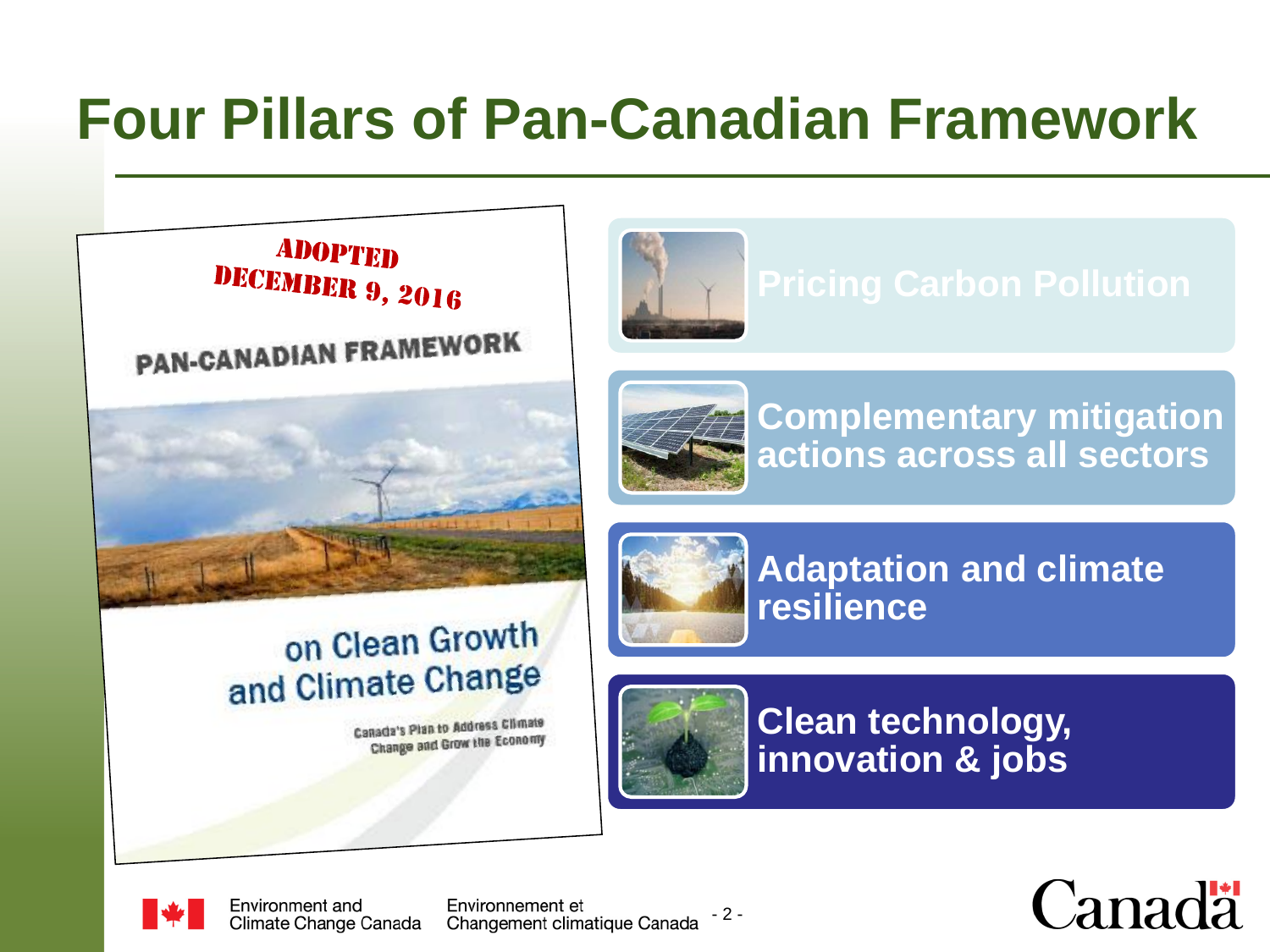

## **Pillar 2 - Mitigation Actions**

#### **Electricity**



- Phase-out coal, increase renewables
- Transmission lines, smart grids
- Reduce diesel use in remote communities



**Building** 

**Transport** 

- "Net-zero energy ready" model building - High standards for heating equipment
- 
- Clean Fuel Standard
- Canada-wide Zero-Emission Vehicle **Strategy**

#### **Industry**

Forestry, agriculture, waste

- Methane regulations
- Hydrofluorocarbon regulations



- Renewable fuels and bioproducts
- New Agricultural Policy



#### Government **International**

**CANADA STRIVES** 

BY 2030.

OF ELECTRICITY FROM **NON-EMITTING SOURCES** 

**TO HAVE** 



- Green procurement - Greening Government **Operations** (-40% by 2030)



- \$2.65B in international climate finance by 2020
- Climate and trade policy, gender action, **Powering Past Coal Alliance** for coal phase-out **Talanoa Dialogue**

Environment and Climate Change Canada

Environnement et Changement climatique Canada

- 3 -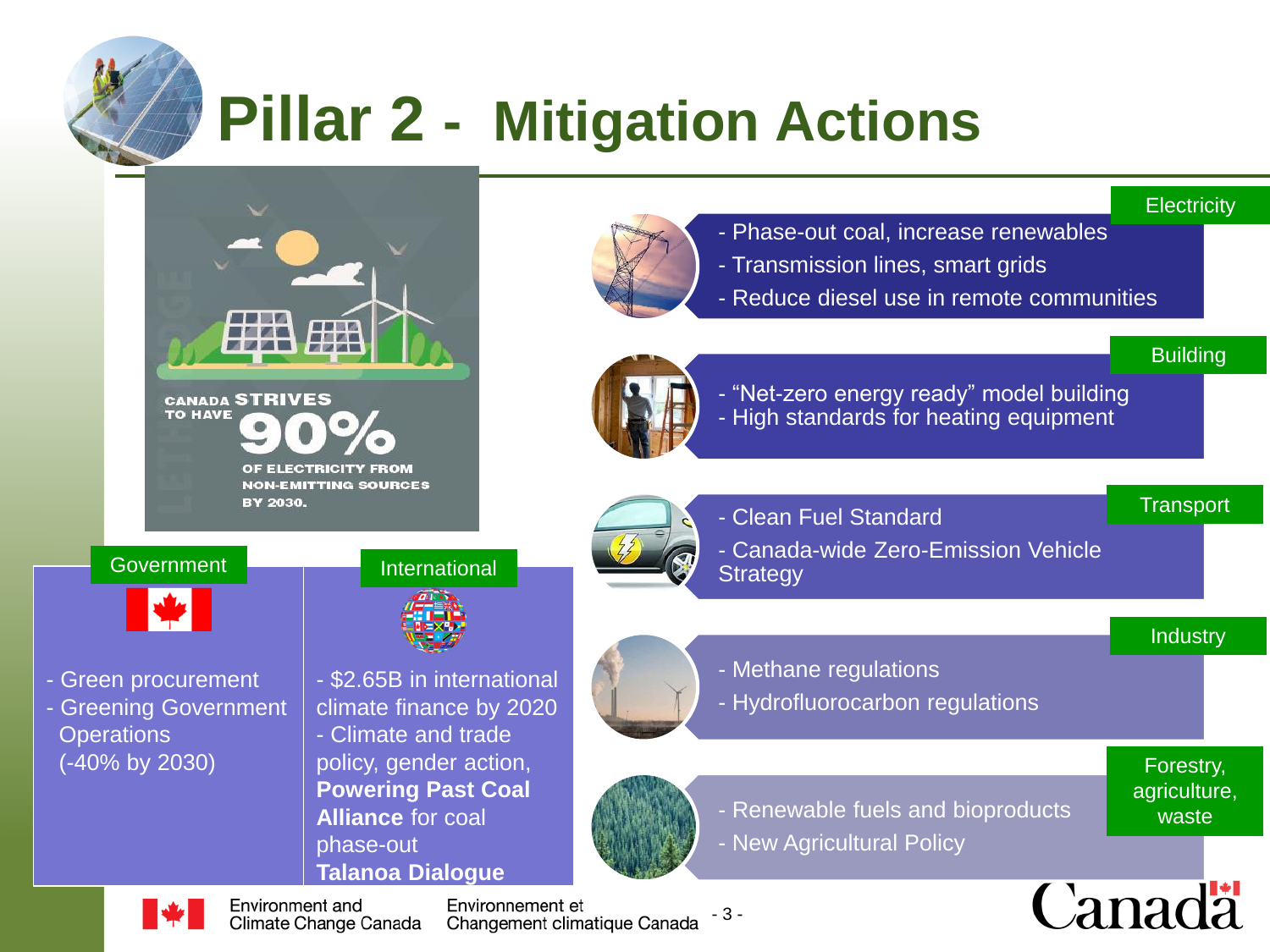# **Low Carbon Economy Fund**

#### **\$2B over five years**

beginning in 2017-18 for projects that support implementation of the PCF by leveraging investments in projects that:

- will materially reduce GHGs
- are incremental to current plans; and
- will achieve significant reductions towards meeting or exceeding Canada's national 2030 target.





#### **Leadership Fund (\$1.4 B)**

Available to provinces and territories that have adopted the PCF

to help them deliver on leadership commitments to reduce greenhouse gas emissions, including those they prioritized in this Framework

#### **Challenge Fund**

A portion of the remainder of the funding will be available to provinces and territories, as well as municipalities, Indigenous governments and organizations, and both not-for-profit and for-profit organizations





Environnement et Changement climatique Canada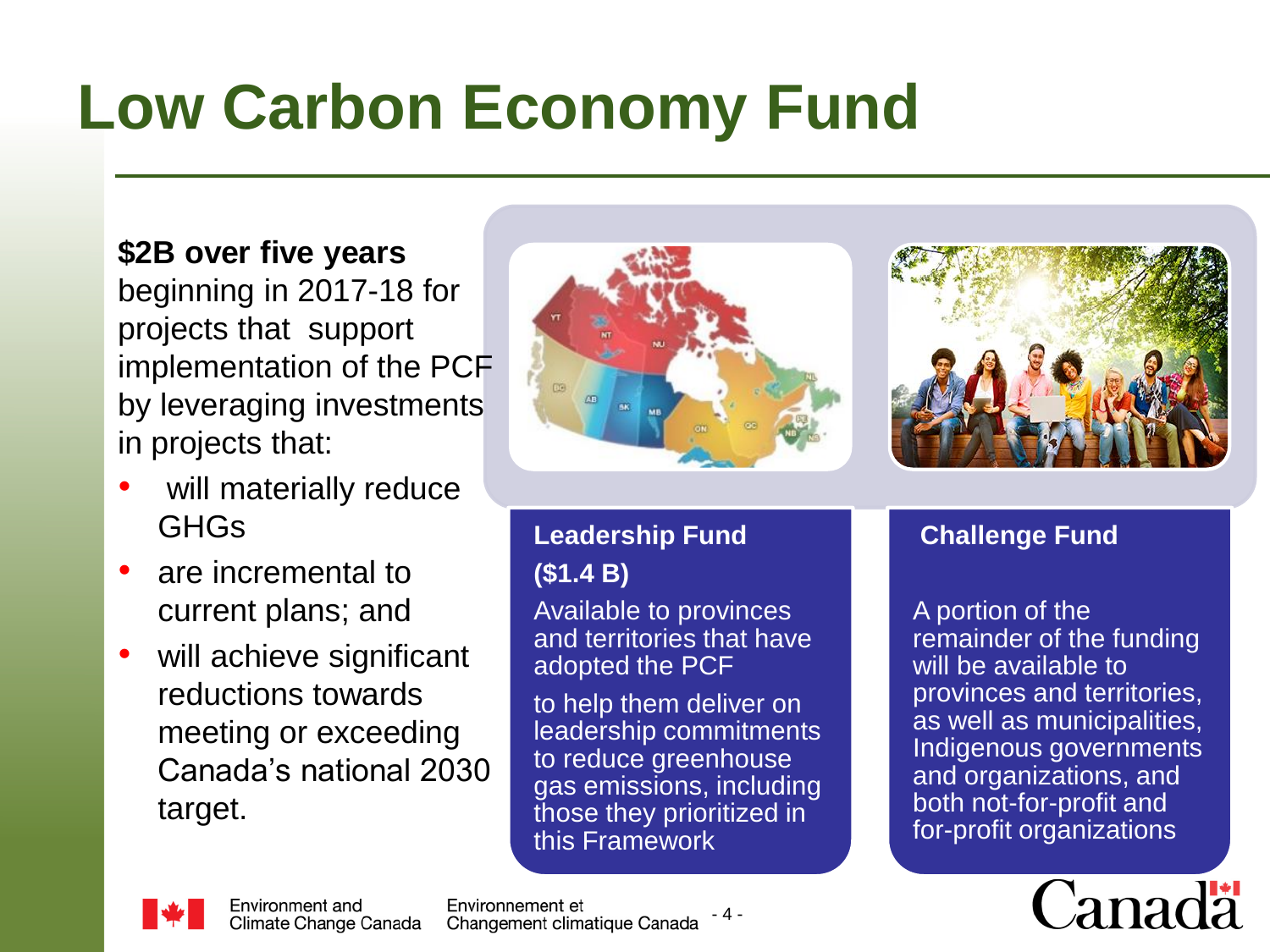## **Green Infrastructure**



- Budget 2017: \$9.2B allocated to provinces and territories for green infrastructure projects across three streams:
	- Environmental Quality
	- Climate Change Mitigation
	- Adaptation, Resilience and Disaster Mitigation
- IBA negotiations with provinces making good progress with a view toward concluding by Spring 2018.
- Climate Lens
	- encourages improved choices by project planners and provides meaningful insight into the climate impacts and eligibility of projects funded through the climate change mitigation and adaptation, resilience and disaster mitigation sub-streams.



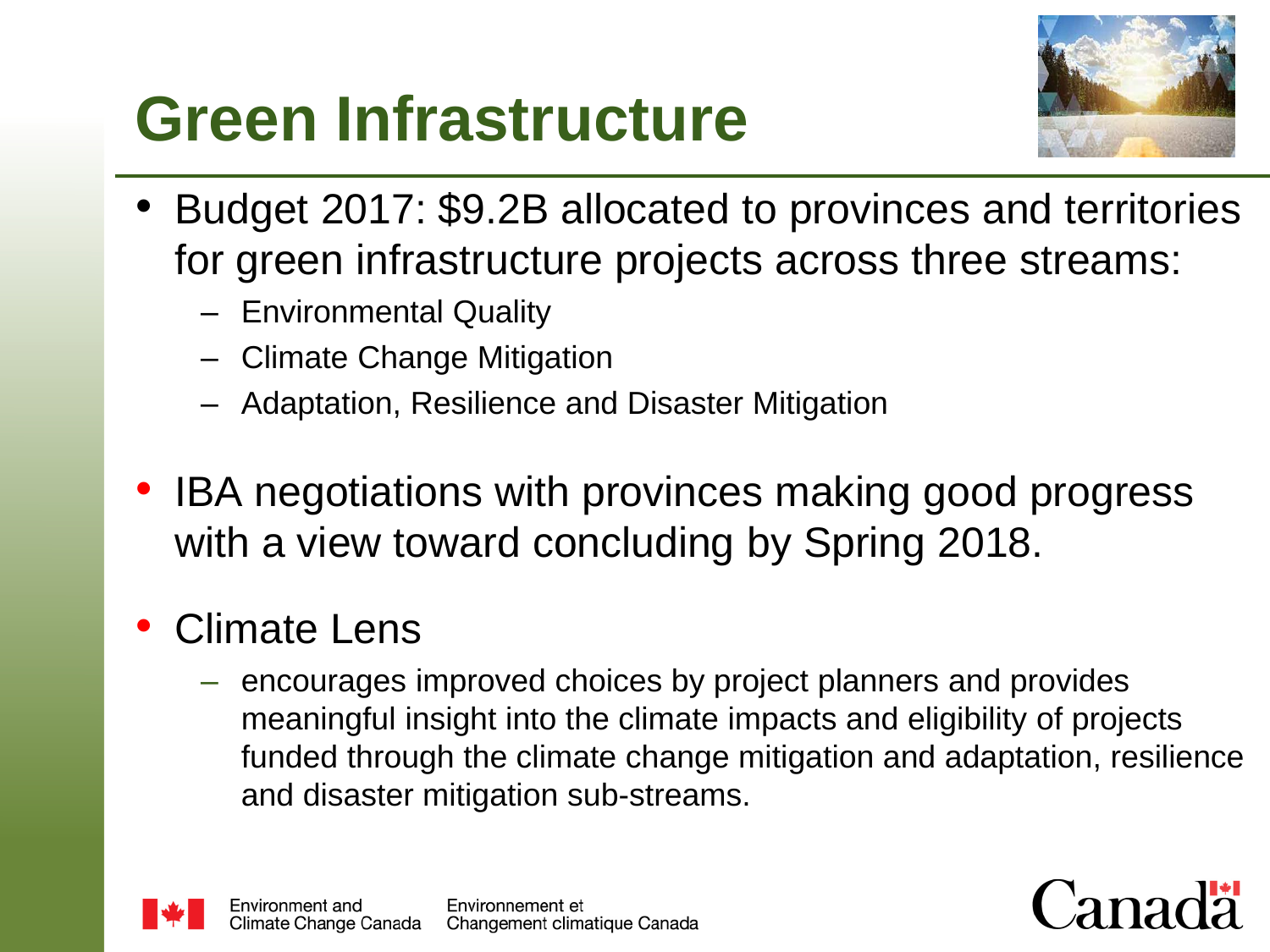# **Adaptation and Resilience**

- Key federal initiatives include:
	- **Expert Panel on Climate Change and Adaptation Resilience Results**  established to help define how to measure progress on federal, provincial and territorial adaptation efforts
	- **Indigenous Community-Based Climate Monitoring Program –** *launched winter 2017*
	- **Infectious Diseases and Climate Change Fund –** *launched fall 2017*
	- **Transportation Assets Risk Assessment (TARA)** initiative *announced October 2017*
	- The **Aquatic Climate Change Adaptation Services Program** continues to provide foundational science to improve ocean forecasting and increase federal response capacity to environmental conditions in vulnerable coastal areas
	- **Disaster Mitigation and Adaptation Fund** to support national, provincial and municipal infrastructure required to deal with the effects of a changing climate – *launching in 2018*
	- **Canadian Centre for Climate Services** to deliver trusted, useful, and timely climate information, data, tools and services to enable climate resilience action – *launching fall 2018*



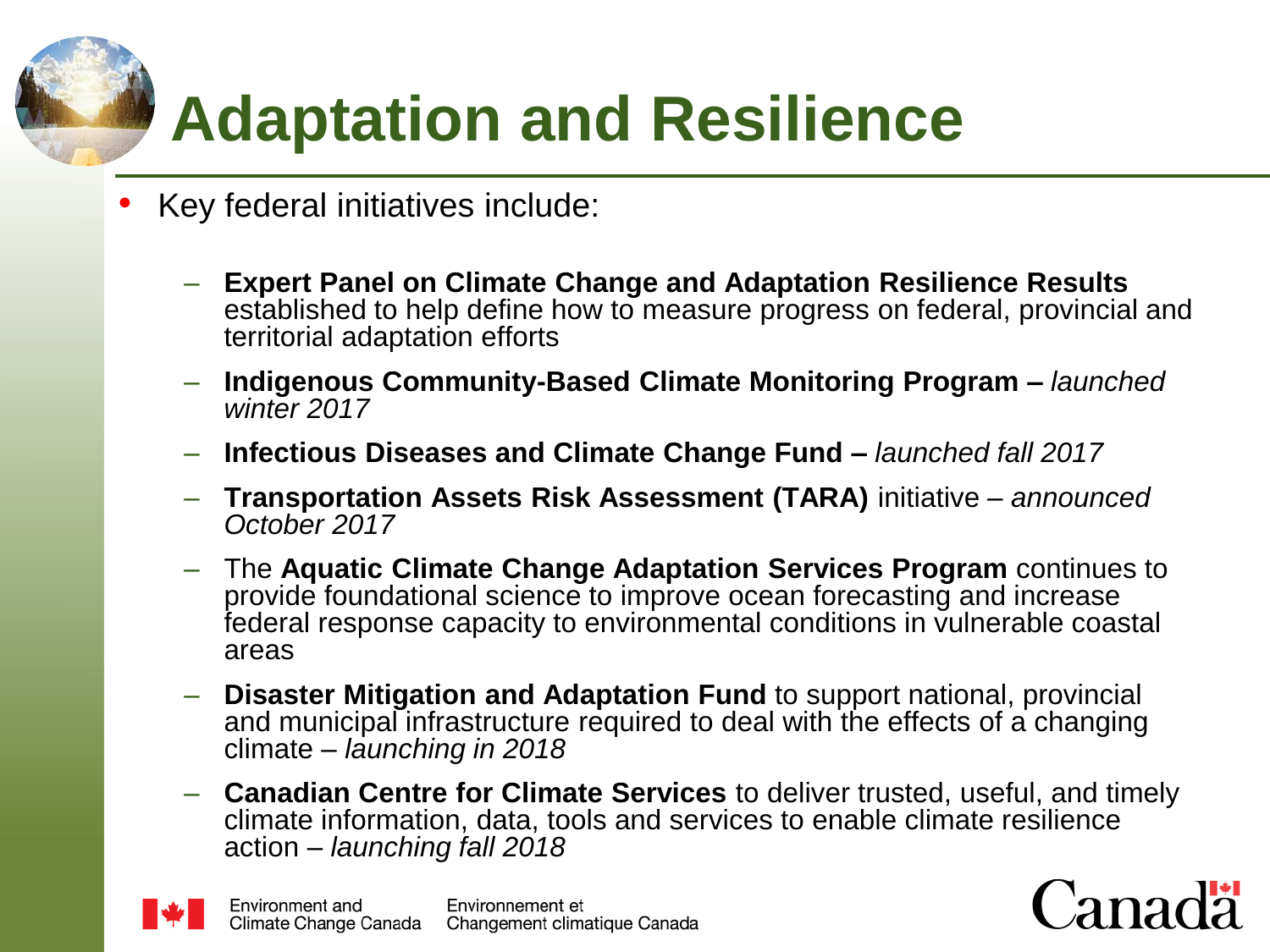## **Canadian Centre for Climate Services (CCCS) Partnership with Regional Climate Organizations**

- CCCS will partner with regional organizations to jointly deliver services:
	- Existing: PCIC, Ouranos, Ontario Ministry of Environment and Climate Change
	- Emerging: Atlantic Region; Prairie Region; Northern/Territories
- Regional organizations are those endorsed by provinces / territories with support of other regional stakeholders.
- CCCS will provide support to regional organization. Details have been shared on funding amounts.



 $\Gamma$ anada

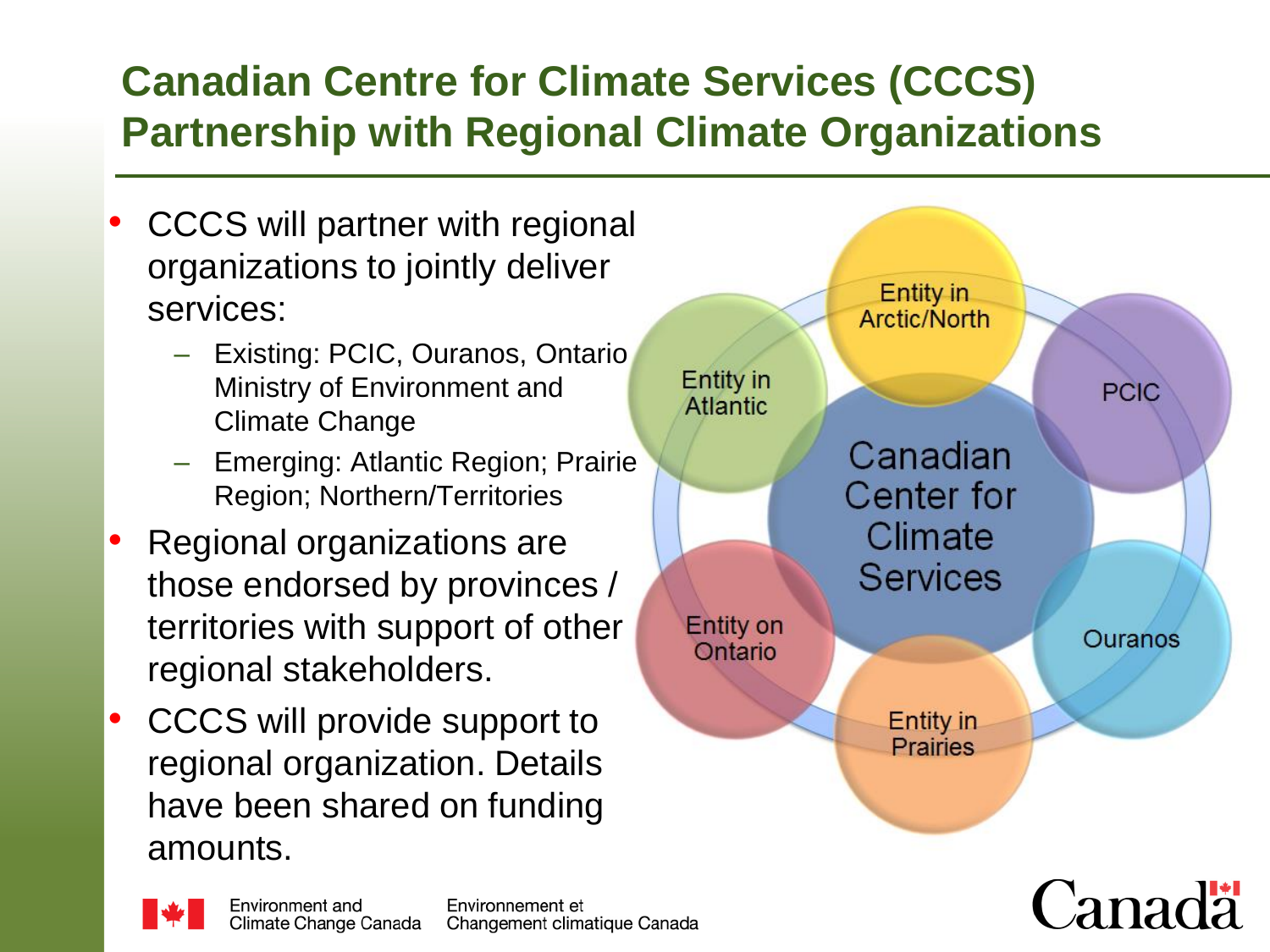# **PCF Governance**



- Ongoing collaboration with provincial and territorial partners
	- 9 FPT Ministerial Tables and
	- Coordinating Committee of Experts



- Federal DM and ADM Oversight Committees
	- 19 federal departments implicated in implementation



• 3 distinction-based senior bilateral tables with National Indigenous Organizations (First Nations, Inuit, and the Métis Nation)





• Reporting on progress: first annual progress report published Dec. 9, 2017

Environment and Climate Change Canada

Environnement et Changement climatique Canada

- 8 -